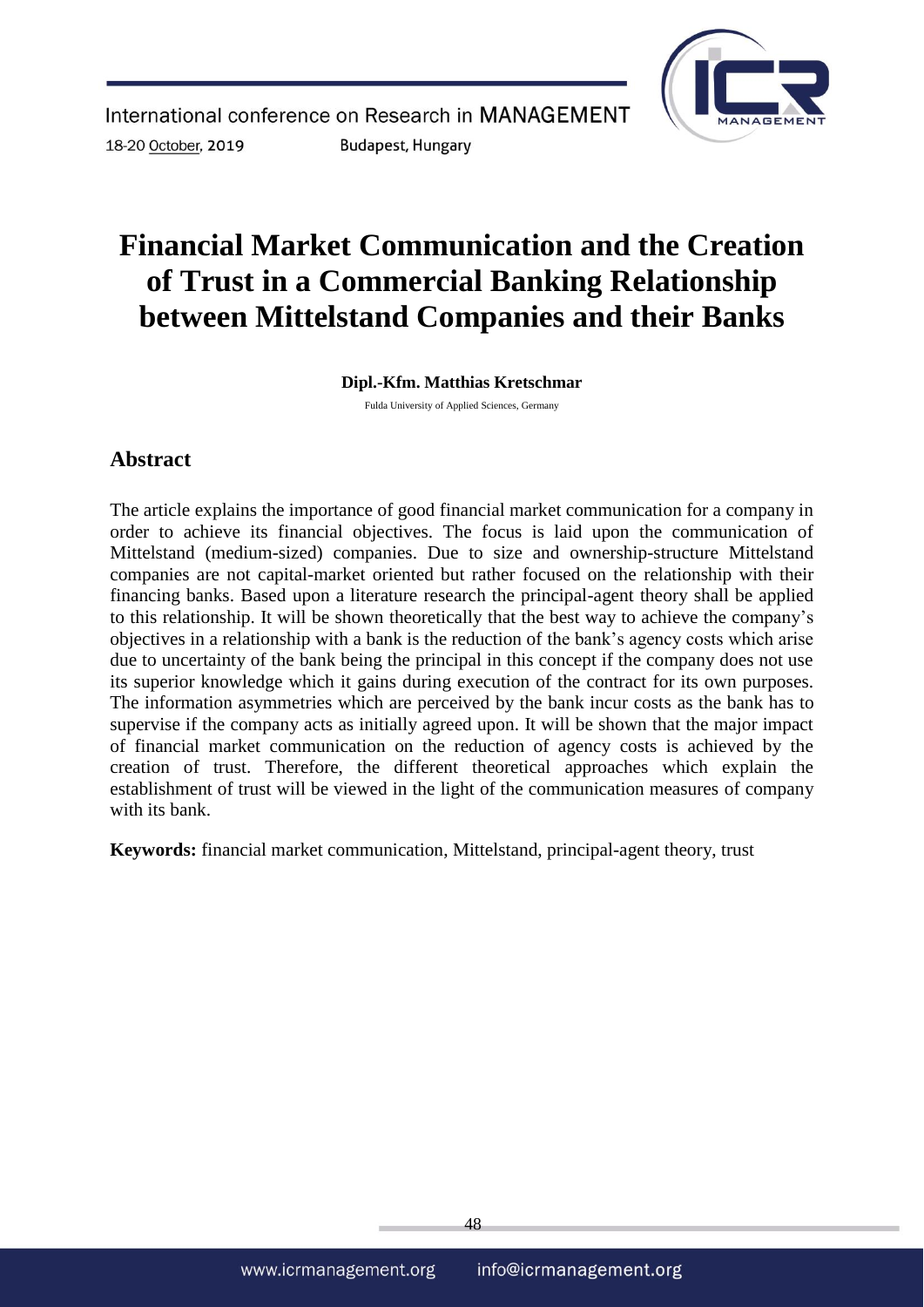International conference on Research in MANAGEMENT 18-20 October, 2019 **Budapest, Hungary** 



#### **1. Introduction**

The communication of companies with the financial market has increasingly attracted the interest in the scientific discussion. However, the scope of research as well as the public perception of financial market communication is still limited, to a large extent, to investor relations activities of listed companies. It is therefore not surprising that financial market communication of German Mittelstand companies (medium-sized companies) is not treated comprehensively in the scientific debate so far.

In the following it will be developed theoretically why financial market communication potentially contributes to a better achievement of a company's financial targets combining the principal-agent theory and the theoretical approach of trust in behavioural finance. The focus is laid upon the particularities of German Mittelstand companies. As most Mittelstand companies do not have access to the capital market addressees of their financial market communication are basically their financing banks.

This paper shall be the base for further empirical research on that topic.

### **2. German Mittelstand Companies**

There is no generally accepted definition for German Mittelstand companies in literature (Peters, 2014).

In many empirical studies Mittelstand is defined by the threshold values for small and medium-sized enterprises (SME) set by the European Commission (European commission, 2003). However, these approaches exclude quite a significant number of companies with typical qualitative characteristics of Mittelstand companies which exceed these quantitative limits.

The key qualitative feature used in alternative definitions is the identity of ownership and management in Mittelstand companies. The Institut für Mittelstandsforschung (IfM, 2019) defines that in a Mittelstand company at least 50% of the shares are held by up to two individuals or their family members and that these individuals belong to the management. There is a very close link with the term family enterprise (Familienunternehmen).

The definition of Mittelstand companies by the Deloitte Mittelstandsinstitut of the University of Bamberg combines qualitative and quantitative perspectives. Besides the identity of ownership and management also companies which are led by external managers with not more than 3.000 employees and/or annual sales which do not exceed EUR 600 million can be regarded as Mittelstand companies (Becker et al., 2008).

This definition reflects best the upper end of the peer group which shall be analysed in this paper. In contrast to large and multinational groups for these companies the communication with the external market for equity is irrelevant or of only minor importance due to the ownership structure and/or the size.

However, small companies according to the definition of the European Commission (companies with less than 50 employees and sales smaller than  $\epsilon$  10 million or total assets smaller than 10 million; European Commission, 2003) should be excluded from the definition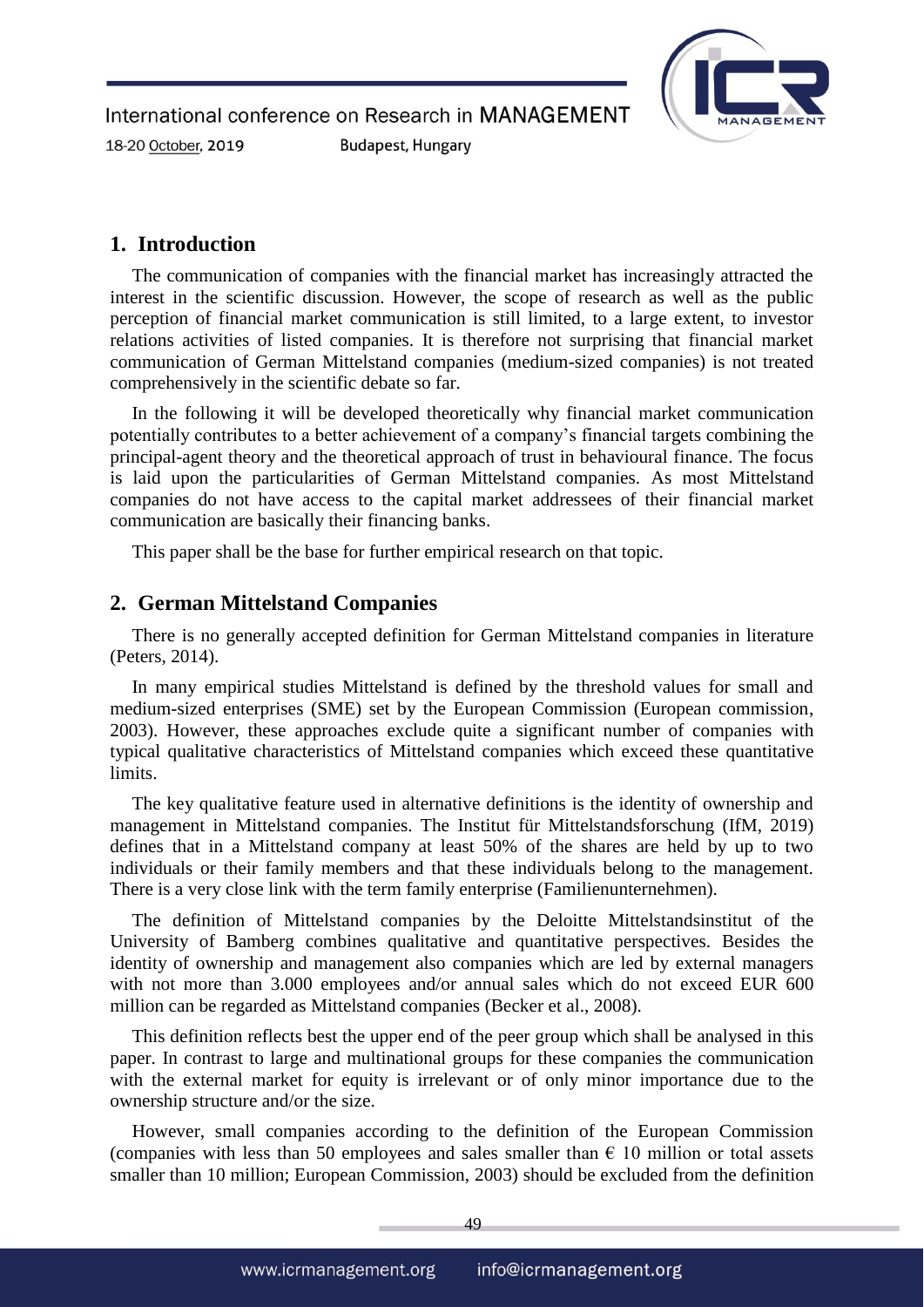

18-20 October, 2019 **Budapest, Hungary** 

of Mittelstand companies because in general they do not have the management capacity to regularly communicate with their banks and do not require sophisticated banking solutions. Most banks mirror that in their coverage models which distinguish between small business clients which are often covered within the private client segment with rather standardized solutions and larger corporate and commercial clients which are covered by a separate division (see for example Deutsche Bank, 2018 or Commerzbank, 2018). Table 1 sums up the definition of Mittelstand companies in this paper.



*Figure 1: Categorization of companies*

*Source: figure created by the author based upon Becker et al., 2008*

### **3. Financial Market Communication**

Financial market communication is part of corporate communication which are all activities involved in managing and orchestrating internal and external communications to create favourable relations with stakeholders, on whom the company depends (van Riel & Fombrun, 2007). The activities aim at the dissemination of information to enhance the organization's ability to retain its license to operate, as well as to improve its position and reputation in the competitive economic environment (Lah et al., 2016). Consequently, financial market communication are all compulsive and voluntary communication measures of companies aiming at the realization of the companies' financial objectives (Verband Deutscher Treasurer, VDT, 2002). This implies that financial market communication does not only target at the provision of (equity and debt) financing but shall also help to get access to other relevant non-financing resources like e.g. adequate cash management solutions (Wiltinger & Kretschmar, 2017).

As outlined in chapter 2 most German Mittelstand companies are not focused on the capital market due to their ownership structure and/or their seize. Their communication with *their* financial market is therefore rather concentrated on the communication with their financing banks. This means that creditor relations being the focused and comprehensive communication with existing and potential debt providers and others who represent interests of the financial market (Kunz, 2011) is the core issue. So, just as listed companies learned to target equity investors with appropriate investor relations instruments, Mittelstand companies need to be aware of the importance of their creditor relations (Balz et al., 2004).

The quality of financial market communication is reflected above all in the instruments used and processes established by the respective companies. A certain set up of financial market communication should increase trust into the company and result in a better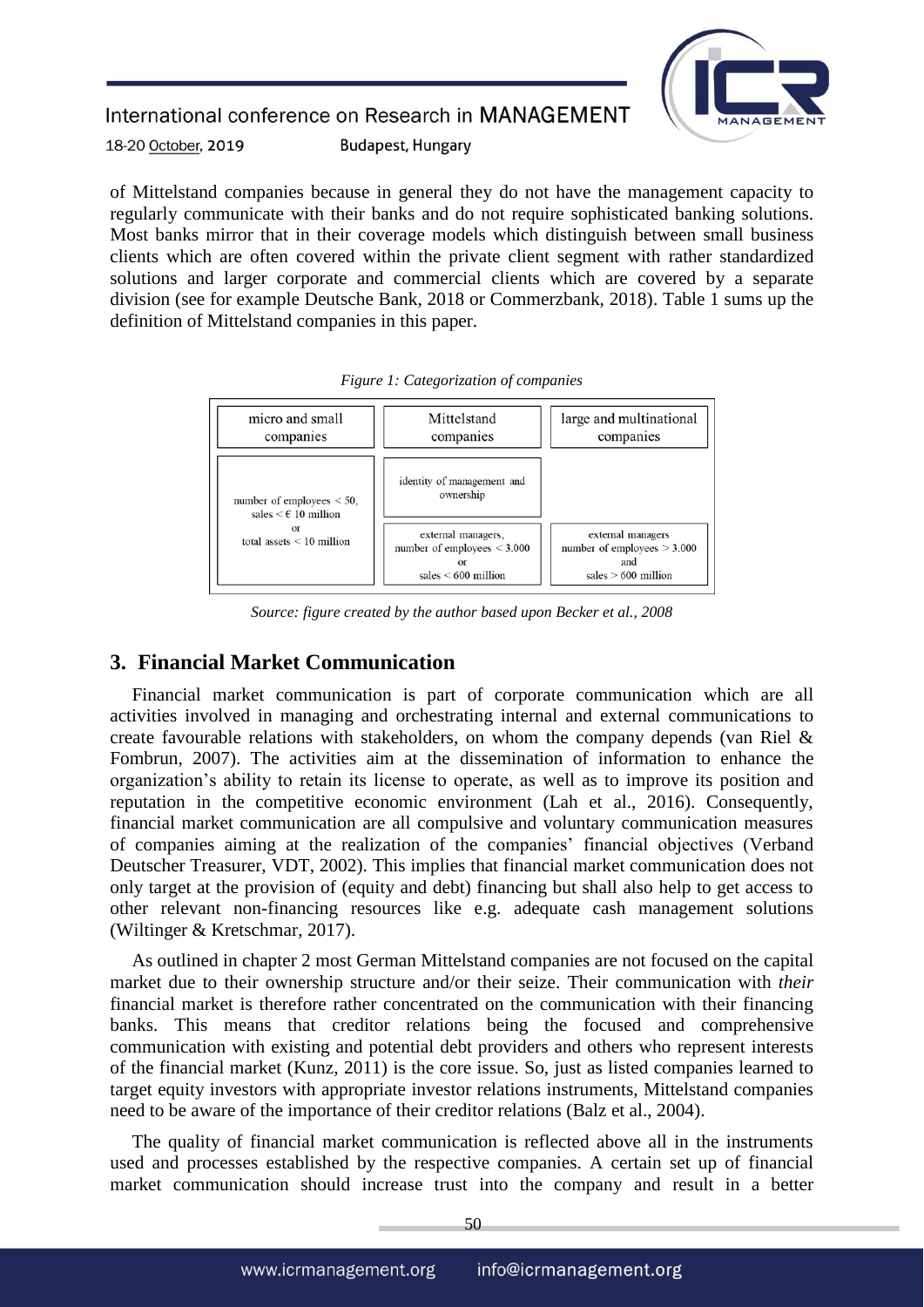

18-20 October, 2019 **Budapest, Hungary** 

assessment of the company by the banker and the bank. This in turn helps the Mittelstand company to reach a higher level of achievement of its financial objectives which will be explained theoretically in the following with the principal-agent theory and the theory of trust in commercial relationships.

## **4. Principal-Agent Theory and financial market communication**

The new institutional economics theory is said to have started with the article "The nature of the firm" by Roland H. Coase in 1937 introducing transaction costs into economic analysis. As the neoclassical basic assumption of perfect market relationships does not reflect reality, the new institutional economics analyse the contractional agreements which rule economic co-operation between individuals instead (Dillerup  $\&$  Stoi, 2016). The necessity for the different players on the market for coordination regarding their activities causes transaction costs (Büchs, 1991).

Theories which evolved over time focused on certain aspects of that issue. The principal agent theory which was initially introduced by Michael C. Jensen and William H. Meckling (1976), deals with the relationship between a principal who is the contracting authority and his agent. An agent acts for, on behalf of or as a representative for the principal in a particular domain of decision problems (Ross 1973). There are some problems which are inherent in this relationship. First, there might be a conflict of goals between the principal and the agent and it is difficult or expensive for the principal to verify that. Second, the principal and the agent might prefer different actions because they have different risk preferences (Eisenhardt, 1989).

In a relationship between a bank and a corporate client the bank can be regarded as the principal who invests into the company. In case of a lending relationship the company works with third-party property, the investor's (i.e. the bank's) money (Frère et al, 2012). The bank as principal expects its agent, the company, to invest the funds entrusted to him into the company's operations in a way that the repayment of the loan and the interest payments are ensured. This stipulation of adequate capital management is the subject of the contract in this principal-agent relationship (Bartscherer, 2004).

Furthermore, in a business connection between the bank and the corporate customer the bank makes specific investments into this relationship in advance which give some monopoly to the company (Lindner-Lehmann, 2001). These investments might be e.g. client calls or that the bank temporarily refrains from adequate credit pricing (Püthe, 2009). But they are not just aimed at the bank's credit relationship with the company but also target other fields of banking, namely "fee business", i.e. all bank products other than credit facilities, which might contribute to the client related profitability for the bank. The company intends to receive a maximum of consulting and up-front concessions from the bank but is still able to make an opportunistic choice of the use of the solutions offered by the bank.

"There is good reason to believe that the agent will not always act in the best interest of the principal" (Jensen & Meckling, 1976). As soon as the company uses its privileged knowledge to maximize the company's benefits in a credit relationship, monitoring costs arise (Frère et al., 2012) for the bank. The company can create trust by good communication with the bank, signalling that it behaves in compliance with the bank's intentions. However, each company must assess the economic benefit of its financial market communication against the costs it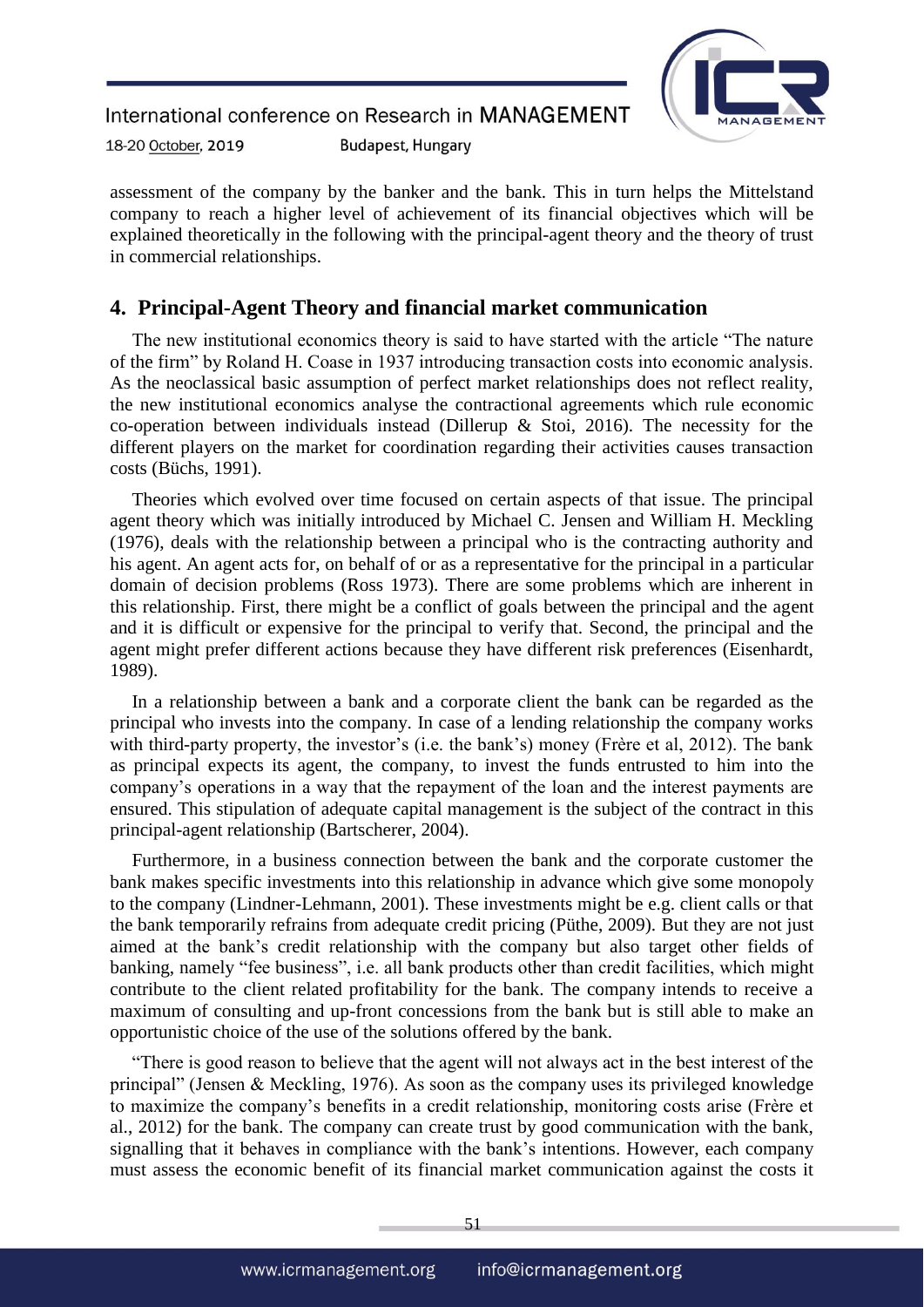

#### International conference on Research in MANAGEMENT 18-20 October, 2019 **Budapest, Hungary**

incurs (Kunz, 2011). Therefore, the scope and quality of the information given by the agent to the principal to assess the benefits of the contractual relationship vary. Figure 2 sums up the principal-agent relationship in the context of a relationship between a company and a bank.



*Figure 2: Key drivers in a principal-agent relationship between a bank and a company*

*Source: figure created by the author*

For both, principal and the agent, it is beneficial to find solutions to reduce or even eliminate the difficulties in their cooperation (cf. Püthe, 2008). If a company can reduce the bank's perceived or actual detriment due to an information asymmetry by building up trust it helps to reduce the monitoring costs for the agent. In this case the agent has signalled successfully to the principal that he/she does not take advantage of his superior knowledge which he/she gains during execution of the contract. This should in turn help to reduce the cost of financing and have a positive effect on other parameters of the relationship with the bank, like e.g. availability of new credit facilities, access to innovative commercial banking solutions or the intensity of the strategic dialogue with the bank.

## **5. The Impact of Trust in the Relationship with the Bank**

As has been outlined in the fourth chapter, the creation of trust in a relationship with the bank reduces agency costs and helps in turn to attain a higher level of achievement of the company's financial objectives.

The bank as an institution as well as the acting bank partners, like relationship managers and credit analysts, will develop a certain level of trust into their corporate client based upon hard facts as well as soft facts about the company and the persons acting on behalf of the company. One example is the lending relationship of a bank with its borrower. Being part of relationship banking, it is also based on soft information (Hirsch et al, 2016). Banks value of qualitative as well as quantitative criteria in order to come up with an internal rating.

Banks are even obliged to take soft facts into account during their credit decision. The German bank regulator, Bundesanstalt für Finanzdienstleistungsaufsicht (BaFin, 2017) defines that key indicators to determine the corporate customer's default risk in a rating process must be qualitative criteria in addition to qualitative criteria. The banks confirm the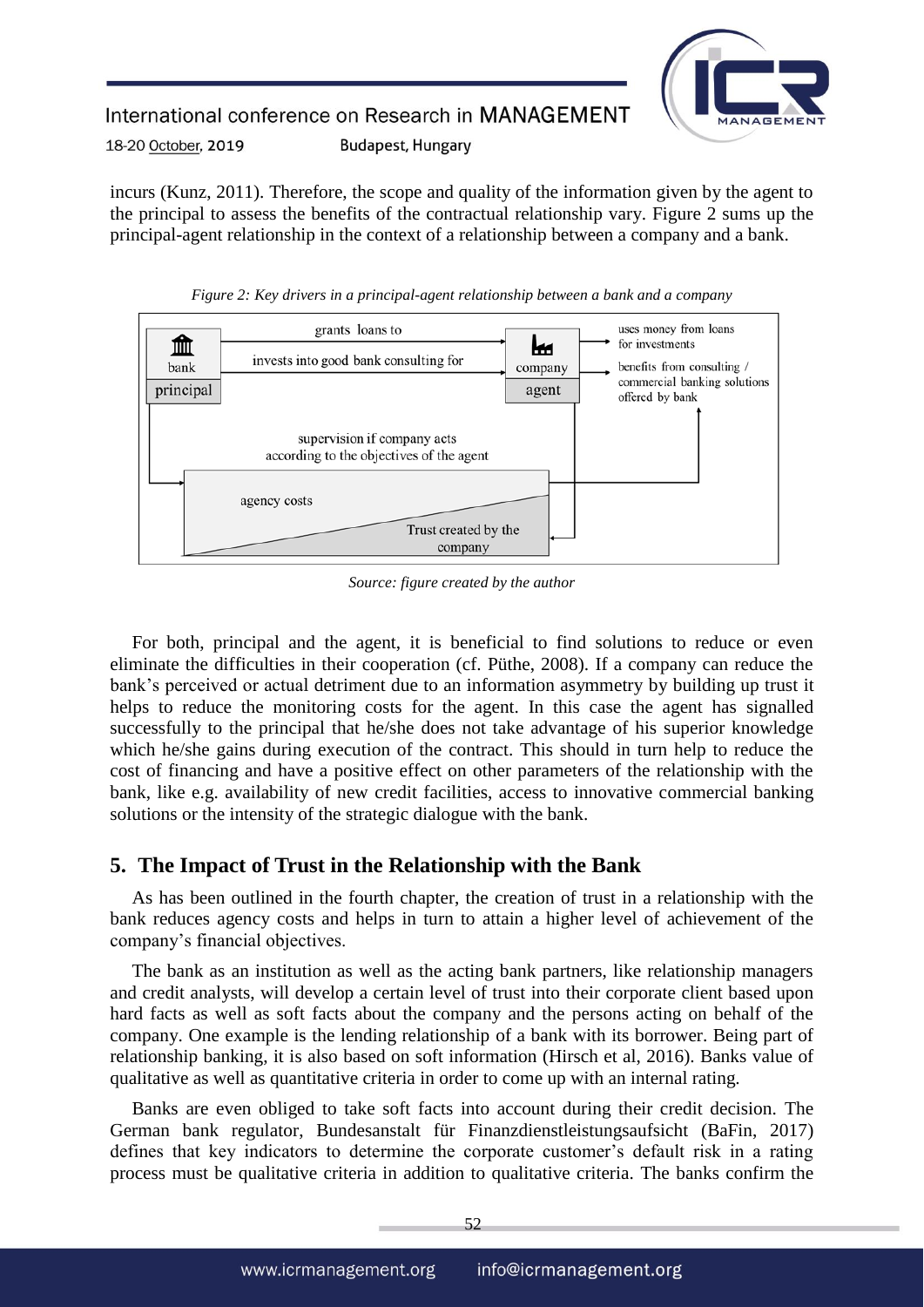**Budapest, Hungary** 



18-20 October, 2019

importance of soft facts in corporate banking in their official publications. The German savings banks, Sparkassen, e.g. list the following measures to improve a company's rating. The corporate client is advised to stay in close contact with the Sparkasse and to provide all relevant documents on a regular basis. The company should comply with the commitments which it has given. The client shall talk openly about successes, failures and further plans. In case of foreseeable liquidity shortages, the company shall inform the Sparkasse as early as possible. (Sparkasse, 2019) As can be seen, all these advises entail certain aspects of trust creation and might be influenced by a good financial market communication.

#### **5.1 General Definition of Trust**

Research on trust can be found in many different scientific disciplines. Although there is no universally accepted scholarly definition of trust, according to Rousseau et al. (1998) a widely held cross-disciplinary definition is that "trust is a psychological state comprising the intention to accept vulnerability based upon positive expectations of the intentions and behavior of another." Trust is the willingness to assume risk, but only behavioral trust is the assuming of risk (Mayer et al., 1995). Behavioral trust is relevant for the cooperation in situations of social interdependence that contain some degree of conflict of interest (Balliet & Van Lange, 2013). In contrast to trust, assurance is the belief that such social uncertainty does not exist (Yamagishi, 2011).

#### **5.2 Types of Trust**

According to prior research, trust can be related to the partner's ability to act according to the expectations of the trustor (*competence trust*) or it concerns the intention of a trustee not to act opportunistically (*intentional trust*; Nooteboom et al., 1997; Barber, 1983).

Most research focusses on intentional trust (e.g. Nooteboom et al., 1997; Hirsch et al., 2016). Therefore, theoretical concepts often separate *ability* from an (ethically based) concept of trust and propose to integrate ability in a concept of capabilities (Tinsley, 1996).

However, it must be borne in mind that competence trust is a precondition for intentional trust. If the trustor does not believe in the trustee's ability to act in compliance with his/her expectations, he/she will not consider if intentional trust can be placed in the partner. The higher the trustor's competence trust, the more he/she will focus on intentional trust.

*Intentional trust* comprises *institutionalization* and *habitualization* (Nooteboom et al, 1997). These correspond with two of the three factors of perceived trustworthiness developed by Mayer et al. (1995). Their concept of benevolence parallels roughly with habitualization, whereas integrity is similar to institutionalization (Nooteboom et al., 1997).

*Benevolence* is the extent to which a trustee is believed to voluntarily do good to the trustor (Mayer et al., 1995). It is specific for the relationship between people rather than organizations (Howorth & Moro, 2006). The definition of habitualization given by Nooteboom et al. (1997, p. 315) confirms this inter-personal perspective, which is described as "familiarization, habit formation and bonding generated and confirmed by positive experience". A banker might place trust in the correct conduct of e.g. the CFO of a company, but he/she cannot attribute benevolence to the company as such.

*Integrity*, being the trustor's perception that the trustee adheres to a set of principles which are acceptable for the purposes of the trustor (Mayer et al., 1995), on the other hand can be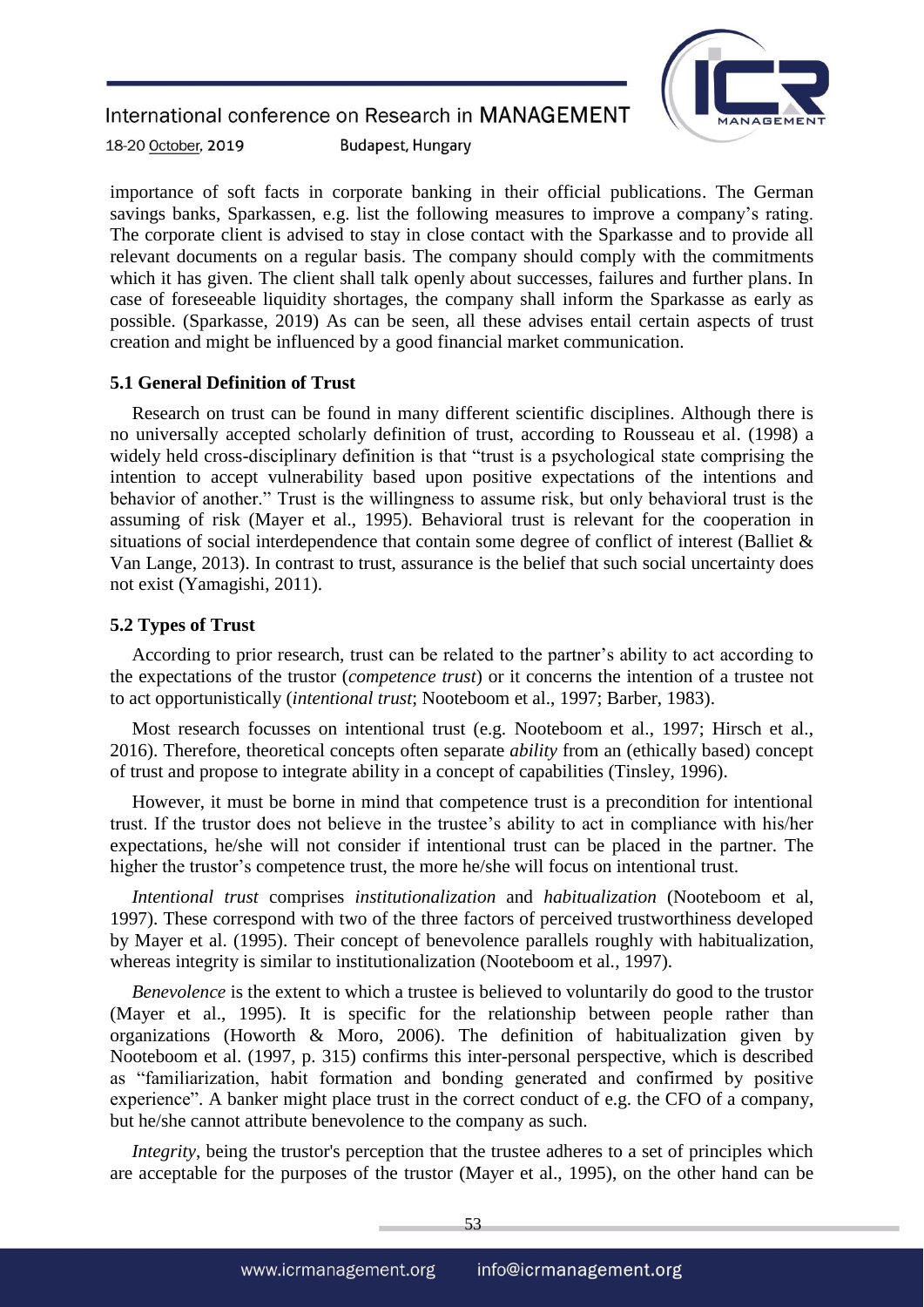**Budapest, Hungary** 



18-20 October, 2019

also be attributed in a relationship with an institution if the institution is from the trustor's perspective credibly committed to these principles, e.g. by its code of conduct. The concept of institutionalization mirrors that by referring to the institutionalization of values and norms. (Nooteboom et al., 1997). Institutionalized trust might be placed on a company which has shown with its institutionalized financial market communication that it is a trustworthy partner for the bank.

#### **5.3 Trust building Processes**

According to Doney et al. (1998) the establishment of trust can be explained by five alternative processes which were initially developed in different scientific disciplines.

*Capability processes* refer to the trustor's assessment of the trustee's ability to meet his/her obligations. Abilities can be described as skills, competencies, and characteristics that enable the trustee to have influence within some specific domain (Mayer et al., 1995).

The capability process helps to build up competence trust. A company hereby convinces its bank with good financial market communication that it is able to meet the professional requirements set out by the bank and it signals that it has the economic resources and ability to be in compliance with the agreements with the bank.

In *calculative processes* the trustor calculates the costs and/or rewards of the trustee incurred by cheating or cooperating in a relationship. The trustor reasons that the trustee will co-operate with the trustor's objectives in his self-interest as long as the benefits of cheating do not exceed its costs (Doney et al., 1998; Saparito et al., 2002). Consequently, this means that even a distrusted person's acts might be trusted. However, trust under such circumstances remains situational and not dispositional (Lindskold, 1978). So, calculative trust might be associated with the behavior which is attributed to the homo eoconmicus who rationally reckons that the trustee's co-operation is driven by self-interest due to sanctions and rewards.

A successful communication of the company in that sense comprises the creation of transparency that the costs for the company of breaching commitments which it has engaged with the bank are higher than its rewards. It must be transmitted that principles are set out which ensure that transparency towards the bank is always ensured and that processes are established that make sure that the company adheres the agreements because it is in the company's interest. These processes rather lead to an institutionalized type of trust.

*Prediction process* means that trust emerges when the trustor thinks that the trustee's past actions provide a reasonable basis to predict his future behavior (Doney et al., 1978). Repeated interaction between the parties augments the information about the other party and increases the ability of the trustor to foresee the trustee's future behavior (Wickwart, 2012).

The creation of trustworthiness by being predictable relates to habitualized as well as institutionalized trust. A long-lasting relationship with a positive track-record makes the banker expect that the past behavior of the acting persons can be projected into future cooperation with the bank. Predictability is also conveyed to the bank if the (institutionalized) code of conduct of the company is communicated openly to the bank.

*Intentional processes* refer to the trustor's evaluation of the trustee's intentions. As soon as the two parties share values, trust into benevolent intentions increases. This reciprocity, obligation and cooperation and mutual fairness generate shared expectations and foster trust into benevolent behavior (Doney et al., 1978).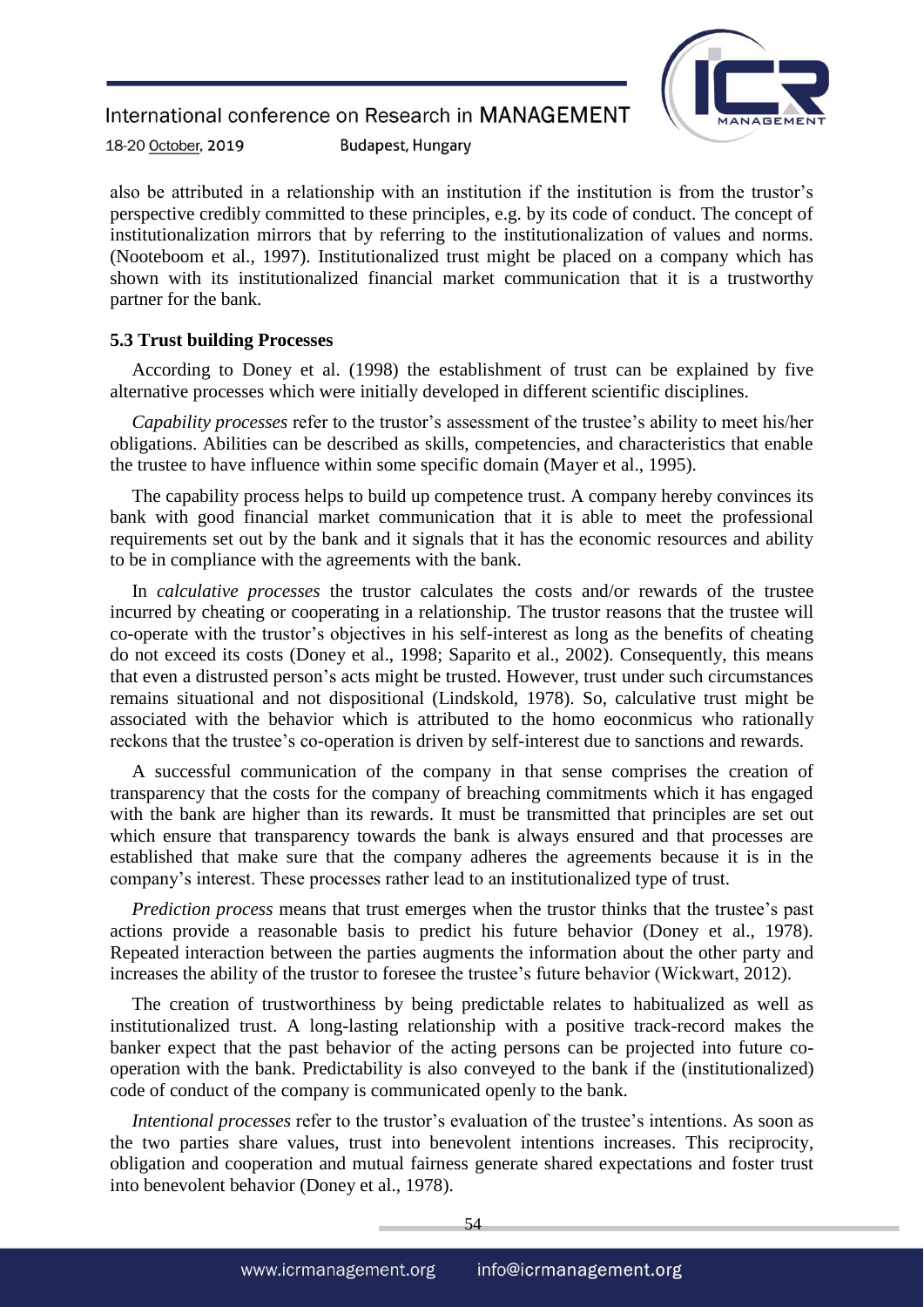## International conference on Research in MANAGEMENT **Budapest, Hungary**



18-20 October, 2019

Intentional processes lead to habitualized trust if the acting person can convince the banker that he/she is an "honest merchant" by reputedly acting according to those standards which signal the banker that they share the same values and ethics in their business relationship. Besides the way business transactions are performed it is also the way the company communicates with the bank which helps to build up trust via intentional processes.

*Transfer process* describes the creation of trust by trust transference of trust from a known party to an unknown individual or group which the trustor has little or no direct experience with. The extension pattern provides the trustor with a trusted third party's definition of another person as trustworthy as a basis his judgement that other individual is trustworthy (Strub & Priest, 1976).

In order to create trust via transfer processes the communication of the company must target at being on the same level as that of a peer group with a trustworthy standing. Behavior and communication must be adopted to the standards of that peer group.

## **6. Measures of Financial Market Communication and their Impact on Trust Building**

Systematic capital market communication requires a strategy with a convincing story for capital market. This *capital market story* can be seen as the strategic foundation of the communication which makes the investment into a company transparent to the investors (Streuer, 2004). A good story supports all trust building processes like the demonstration of the company's capabilities; its transparency helps the bank to calculate the risks and awards of the betrayal, it builds up a certain predictability of future behavior and might build up a certain belief in the benevolent behavior of the company. It helps to position the company in a peer group which casts a positive light on the company.

There are some *compulsory financial market communication* measures like the annual financial statements which must be prepared in accordance with German generally accepted accounting principles within a period that is consistent with orderly business conduct according to § 243 German Commercial Law (Handelsgesetzbuch, HGB). Depending on the size and the legal form of the company the required documents and the deadline for filing the documents vary (see §§ 264 and 325-329 HGB). Banks are required to inform themselves (with only few exceptions) about the economic situation of their borrower according to § 18 German Banking Law (Kreditwesengesetz, KWG). The way the company delivers this compulsory information (e.g. regarding the extent and quality of the data delivered; early delivery or delivery just on request) has impact on the trustworthiness perceived by the banker.

Trust might be built up by financial market communication with *personal* (like e.g. oneon-one contacts, on-site visits or analysts' meetings) and *impersonal measures* (like e.g. financial reports, sustainability reports or company's web site; Kirchhoff, 2009; Wiltinger & Kretschmar, 2017).

The Society of Investment Professionals in Germany (Deutsche Vereinigung für Finanzanalyse und Asset Management, DVFA, 2007) sums up that effective financial communication "stems from the credibility of a company's management, and credibly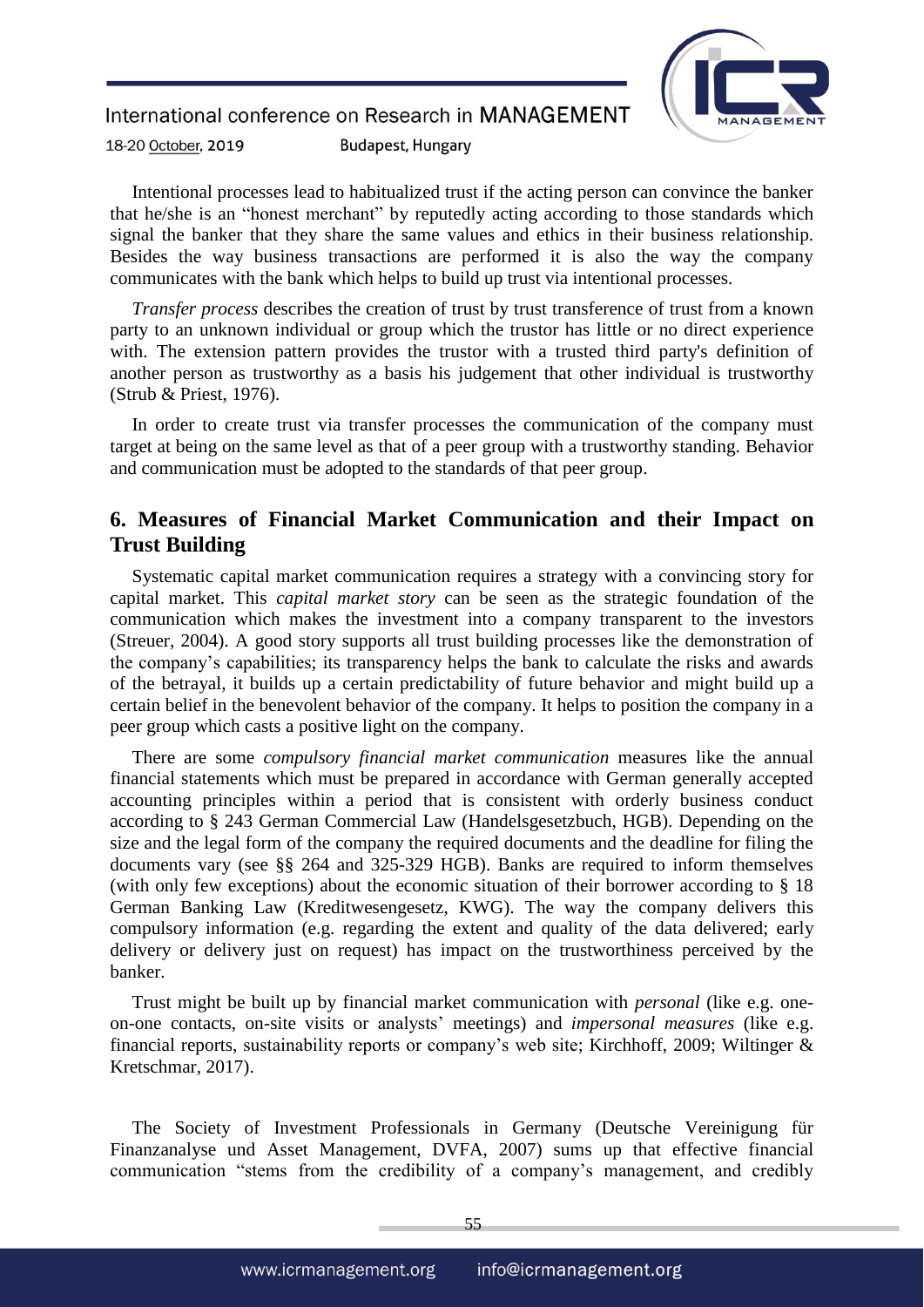

18-20 October, 2019 **Budapest, Hungary** 

communicated information. A company is considered trustworthy when there is a visible determination to earnestly and fairly provide information to investors concerning its targets, strategies and the state of operations. To this end, companies must develop scenarios and disclose their fundamental assumptions, as well as promptly and proactively communicate to the market any changes to these parameters. This ensures that capital market participants and management are working off of the same sheet of music."

## **7. Conclusion**

As can be seen from this paper, the principal-agent theory explains theoretically why financial market communication is important for the achievement of a company's financial objectives. The key to achieve the company's targets in the relationship with its banks is to minimize the information gap between the bank being the principal and company. The core measure to overcome that information asymmetry and the resulting perceived uncertainty of the bank is the creation of trust by a good financial market communication.

Further empirical research shall be conducted on the effects on financial market communication of German Mittelstand companies, according to the definition in this paper. So far, research mainly elaborates either on small and medium-sized enterprises or on listed large public companies. The existing literature does not pay much attention to the companies in the "Mittelstand gap" between these two types of companies, although banks have in reality special coverage models for their Mittelstand clients.

Existing research has shown that trust helps to reduce financing costs and increases the preparedness of a bank to grant further loans. However, it is not discussed so far what instruments and processes applied by Mittelstand companies help to create that necessary trust. Further empirical research should be conducted in this field.

## **References**

- [1] Balliet, D. and Van Lange, P.A.M. (2013). Trust, Conflict, and Cooperation: A Meta-Analysis, *Psychological Bulletin*, vol. 139, no. 5, pp. 1090–1112.
- [2] Balz, U., Bordemann, H-G., Tönnes, W-A. and Baumann, S. (2004). Kommunikation als Schwachpunkt in der Geschäftsbeziehung zwischen Banken und Firmenkunden – Ergebnisse einer empirischen Untersuchung, *Der Betrieb*, vol. 57, no. 21, pp.1112-1114.
- [3] Barber, B. (1983). *The logic and limits of trust*, New Brunswick: Rutgers University Press.
- [4] Bartscherer, Markus (2004). *Investor Relations in Versicherungsunternehmen (-konzernen*), Karlsruhe: Dissertation.
- [5] Becker, W., Fischer, S., Staffel, M. and Ulrich, P. (2008). Implementierungsstand von Unternehmensführung und Controlling in mittelständischen Unternehmen, Bamberger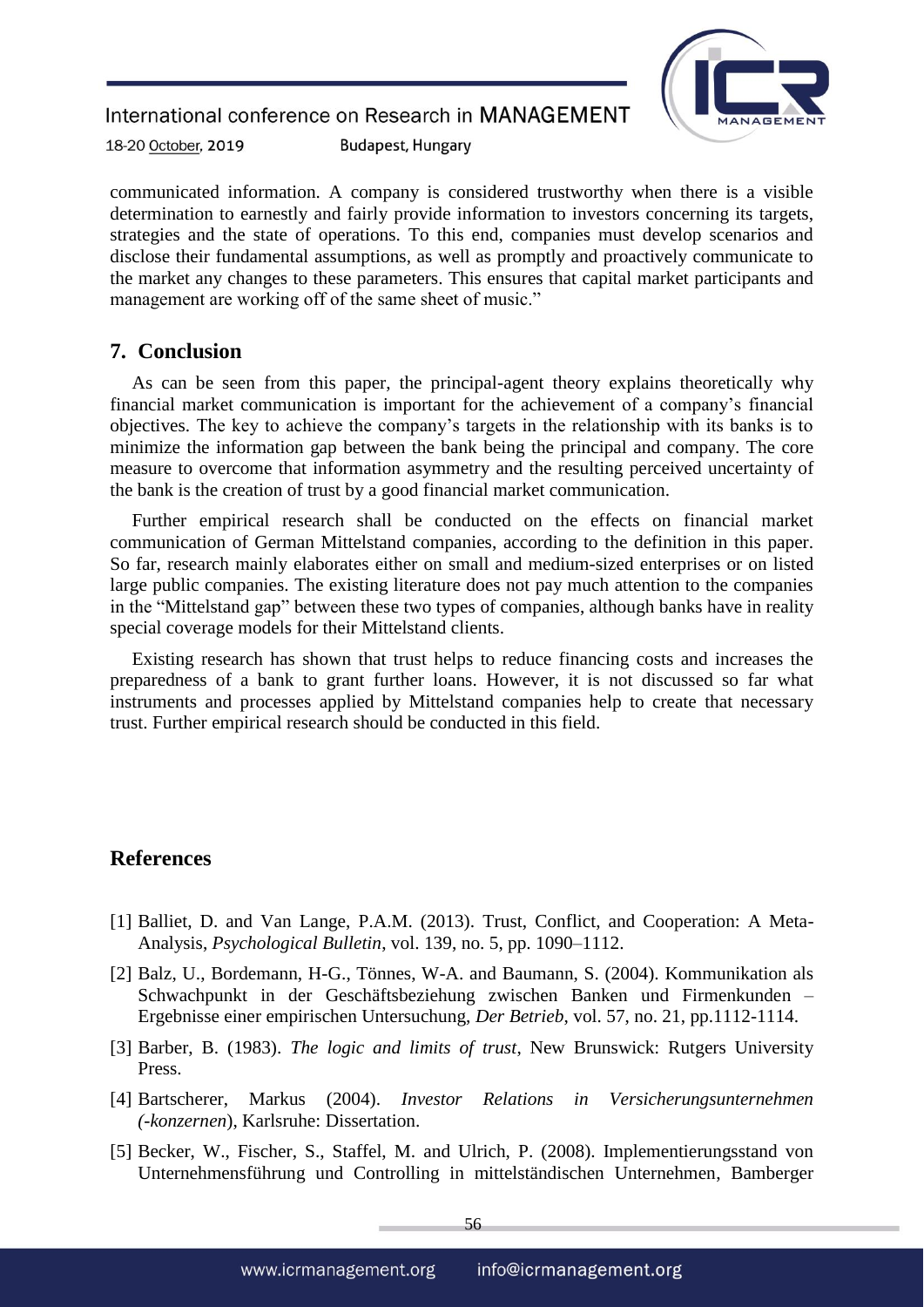

18-20 October, 2019 **Budapest, Hungary** 

Betriebswirtschaftliche Beiträge, vol. 149 [Online]. Available: [https://www.uni](https://www.uni-bamberg.de/fileadmin/uni/fakultaeten/sowi_lehrstuehle/unternehmensfuehrung/Download-Bereich/Becker_2008_Implementierungsstand_BBB_149.pdf)[bamberg.de/fileadmin/uni/fakultaeten/sowi\\_lehrstuehle/unternehmensfuehrung/Download](https://www.uni-bamberg.de/fileadmin/uni/fakultaeten/sowi_lehrstuehle/unternehmensfuehrung/Download-Bereich/Becker_2008_Implementierungsstand_BBB_149.pdf) [-Bereich/Becker\\_2008\\_Implementierungsstand\\_BBB\\_149.pdf](https://www.uni-bamberg.de/fileadmin/uni/fakultaeten/sowi_lehrstuehle/unternehmensfuehrung/Download-Bereich/Becker_2008_Implementierungsstand_BBB_149.pdf)

- [6] Büchs, M.J. (1991). Zwischen Markt und Hierarchie Kooperation als alternative Kooperationsform, *Zeitschrift für Betriebswirtschaft*, vol. 61, Ergänzungsheft 1, pp. 1-37.
- [7] Bundesanstalt für Finanzaufsicht (2017). Rundschreiben 09/2017 (BA) Mindestanforderungen an das Risikomanagement – MaRisk [Online]. Available: [https://www.bafin.de/SharedDocs/Veroeffentlichungen/DE/Rundschreiben/2017/rs\\_1709\\_](https://www.bafin.de/SharedDocs/Veroeffentlichungen/DE/Rundschreiben/2017/rs_1709_marisk_ba.html) [marisk\\_ba.html](https://www.bafin.de/SharedDocs/Veroeffentlichungen/DE/Rundschreiben/2017/rs_1709_marisk_ba.html)
- [8] Coase, R. H. (1937). The nature of the firm, *Economica*, vol. 4, no. 16 , pp. 386-405.
- [9] Commerzbank (2019). Customers [Online]. Available: <https://www.commerzbank.de/en/hauptnavigation/kunden/kunden.html>
- [10] Deutsche Bank (2019). What we do [Online]. Available: <https://www.db.com/company/en/what-we-do.htm>
- [11] Deutsche Vereinigung für Finanzanalyse und Asset Management (2007). DVFA Principles for Effective Financial Communication [Online]. Available: [https://www.dvfa.de/fileadmin/downloads/Publikationen/Standards/principles\\_effective\\_fi](https://www.dvfa.de/fileadmin/downloads/Publikationen/Standards/principles_effective_financial_communication.pdf) [nancial\\_communication.pdf](https://www.dvfa.de/fileadmin/downloads/Publikationen/Standards/principles_effective_financial_communication.pdf)
- [12] Dillerup, R. and Stoi, R. (2016). *Unternehmensführung*. 5th ed., München: Vahlen.
- [13] Doney, P.M., Cannon, J.P. and Mullen, M.R. (1998). Understanding the influence of national culture on the development of trust, *Academy of Management Review*, vol. 23, no. 3, pp. 601-620.
- [14] Eisenhardt, K. M. (1989). Agency Theory: An assessment and review, *Academy of Management Review*, vol. 14, no. 1, pp. 57-74.
- [15] European Commission (2003). Commission Recommendation of 6 May 2003 concerning the definition of micro, small and medium-sized enterprises [Online]. Available:<https://eur-lex.europa.eu/legal-content/EN/TXT/?uri=CELEX:32003H0361>
- [16] Frère, E., Zureck, A. and Jäger, T. (2012). *Analyse gezielter Investor Relations für Bondinvestoren*, Aachen: Shaker.
- [17] Hirsch, B., Laschewski, C. and Schoen, M. (2016). The role of trust in SME credit relations of German savings banks, *Die Betriebswirtschaft*, vol. 76, no. 3, pp.189-212.
- [18] Howorth, C. and Moro, A. (2006). Trust within entrepreneur bank relationships: Insights from Italy, *Entrepreneurship Theory and Practice*, vol. 30, no. 4, pp. 495-517.
- [19] Insitut für Mittelstandsforschung (2019). Definition "Deutscher Mittelstand" [Online]. Available:<https://en.ifm-bonn.org/definitions/definition-deutscher-mittelstand/>
- [20] Jensen, M.C., Meckling, W.H. (1976). Theory of the Firm: Managerial Behavior, Agency Costs and Ownership Structure, *Journal of Financial Economics*, vol. 3, no. 4, pp. 305-360.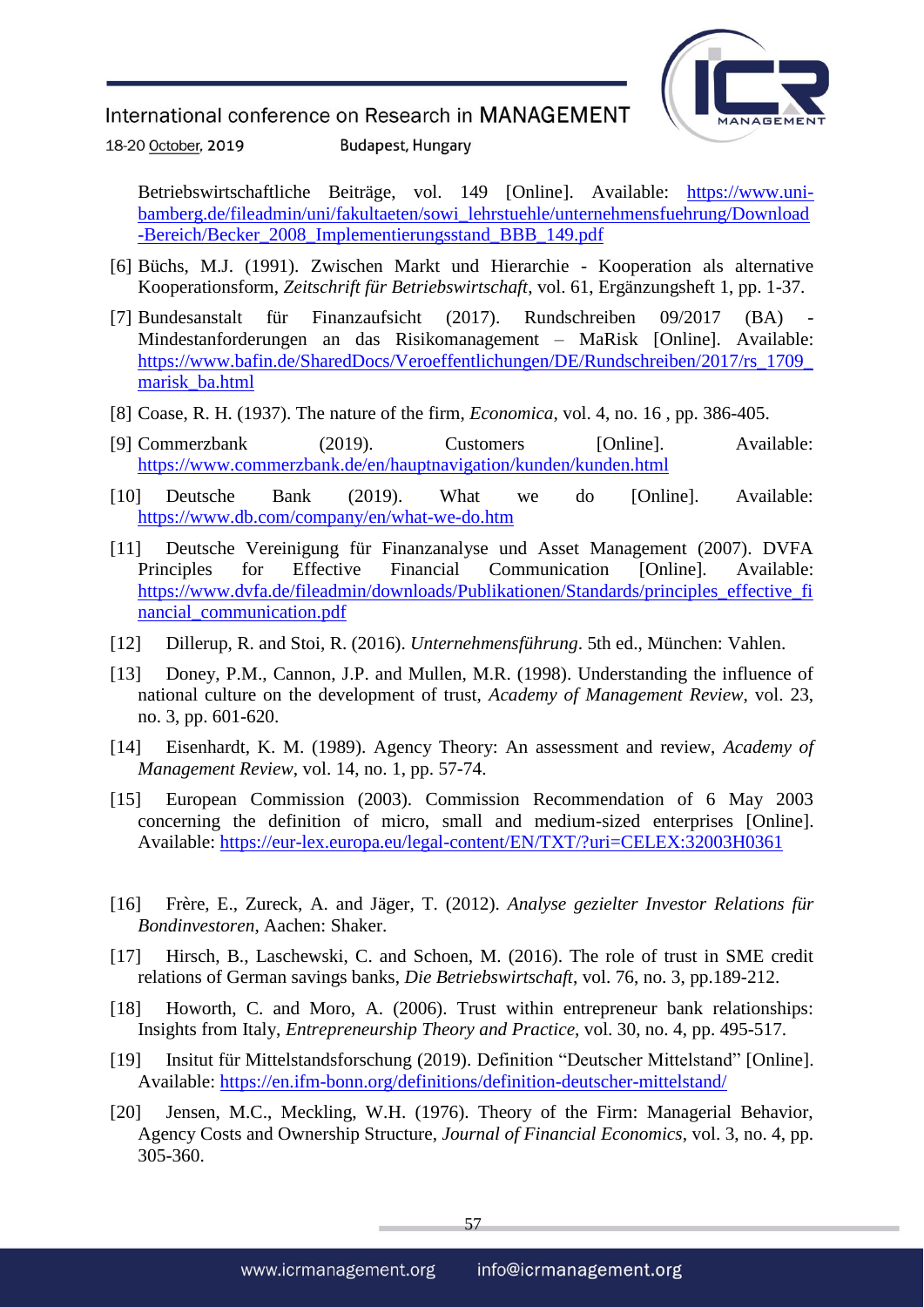

18-20 October, 2019 **Budapest, Hungary** 

- [21] Kirchhoff, K.R. (2009). Grundlagen der IR, in: Kirchhoff, K.R. and Piwinger, M. (editors), Praxishandbuch Investor Relations, Wiesbaden: Gabler, pp. 35-72.
- [22] Kunz, C. (2011). Creditor Relations. *Die Betriebswirtschaft*, vol. 71, np.1, pp. 88-93.
- [23] Lah, M., Susjan, A., Redek, T. (2016). Corporate Communication and Economic Theory: An Institutionalist Perspective, *Journal of Economic Issues*, vol. L, no. 1, pp. 121-144.
- [24] Lindner-Lehmann, M. (2001). *Regulierung und Kontrolle von Banken*, Wiesbaden: Gabler.
- [25] Lindskold, S. (1978), Trust Development, the GRIT Proposal, and the Effects of Conciliatory Acts on Conflict and Cooperation, *Psychological Bulletin*, vol. 85, no. 4, pp. 772-793.
- [26] Mayer, R.C., Davis, J.H. and Schoorman, F.D. (1995). An integrative model of organizational trust, *Academy of Management Review*, vol. 20, no. 3, pp. 709-734.
- [27] Nooteboom, B., Berger, H. and Noorderhaven, N.G. (1997). Effects of trust and governance on relational risk, *Academy of Management Review*, vol. 40, no. 2, pp. 308- 338.
- [28] Peters, N., (2014). *Bankbeziehungen mittelständischer Unternehmen – Bestimmungsfaktoren und Wirkungszusammenhänge im Entscheidungsverhalten gewerblicher Bankkunden,* Frankfurt/Main: Knapp.
- [29] Püthe, T. (2008). *Mittelständische Unternehmen und Genossenschaftsbanken*, Münster: Dissertation.
- [30] Ross, S.A. (1973). The Economic Theory of Agency: The Principal's Problem, *American Economic Review*, vol. 63, no. 2, pp. 134-139.
- [31] Roussau, D.M., Sitkin, S.B., Burt, R.S. and Camerer, c. (1998). Not so different after all: a crossdiscipline view of trust, *Academy of Management Review*, vol. 23, no. 3, pp. 393-404.
- [32] Saparito, P., Chen, C. and Sapienza, H.J. (2002). The central role of calculus-based trust and relational trust, Academy of Management Proceedings, DOI: 10.5465/APBPP.2002.7516512
- [33] Sparkasse (2019). Rating [Online]. Available: [https://www.sparkasse.de/unsere](https://www.sparkasse.de/unsere-loesungen/firmenkunden/kredite-leasing/rating.html)[loesungen/firmenkunden/kredite-leasing/rating.html](https://www.sparkasse.de/unsere-loesungen/firmenkunden/kredite-leasing/rating.html)
- [34] Steuer, O. (2004). Aufgaben der Investor Relations, in: DIRK (editor), *Handbuch Investor Relations*, Wiesbaden: Gabler, pp. 39-64.
- [35] Strub, P.J. and Priest, T.B. (1976). Two patterns of establishing trust: The marijuana user, *Sociological Focus*, vol. 9, no. 4, pp. 399-411.
- [36] Tinsley, D.B. (1996). Trust Plus Capabilities, *Academy of Management Review*, vol. 21, no. 2, pp. 335-337.
- [37] Van Riel, C. and Fombrun, C. (2007). *Essentials of Corporate Communication,* New York: Routledge.